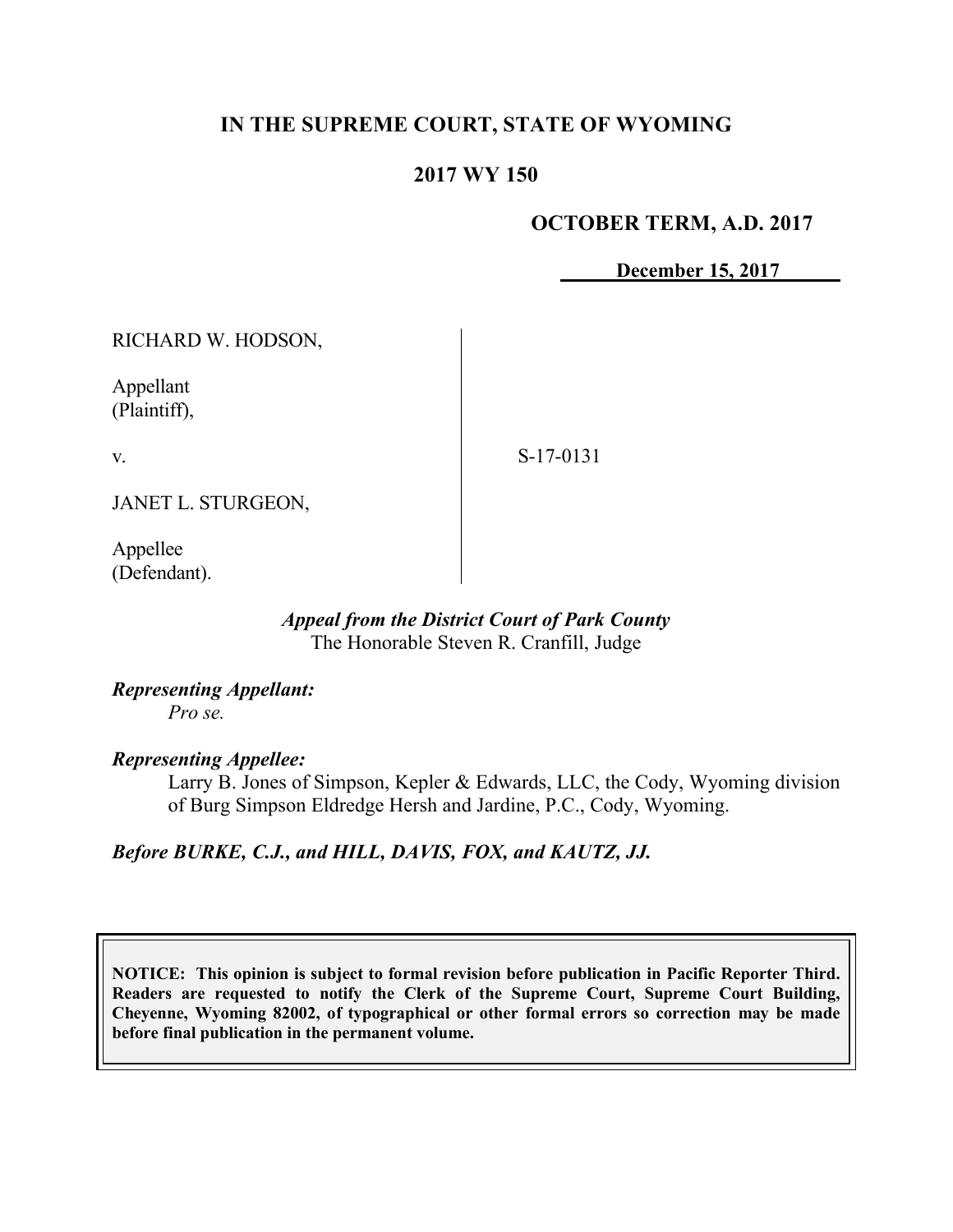### **KAUTZ, J.**

[¶1] Richard W. Hodson challenges the district court's order which recognized and adopted the settlement he reached with Janet L. Sturgeon. In that settlement, the parties agreed to resolve their pending lawsuit and divide their jointly owned property. Because Mr. Hodson failed to comply with the Wyoming Rules of Appellate Procedure, we summarily affirm the district court's order and grant Ms. Sturgeon's request for an award of costs and attorney fees.

#### **FACTS**

[¶2] Mr. Hodson sued Ms. Sturgeon claiming breach of contract and seeking a dissolution of partnership. His Complaint also alleged that the parties jointly owned property. He asserted the district court should set Ms. Sturgeon's interest in that property over to him pursuant to a contract. On the day of trial, the parties' attorneys told the district court that they had settled the case. They recited the terms of the settlement and submitted a written settlement agreement signed by both parties. The district court entered an order adopting the settlement. Mr. Hodson timely filed a notice of appeal challenging that order.

#### **DISCUSSION**

[¶3] Mr. Hodson is acting *pro se* in this appeal.

A *pro se* litigant is entitled to some leniency from the stringent standards applied to formal pleadings drafted by attorneys. However, there must be a reasonable adherence to the procedural rules and requirements of the court. *Hodgins v. State*, 1 P.3d 1259, 1262 (Wyo. 2000). This Court will impose sanctions including, but not limited to, summary affirmance, pursuant to W.R.A.P. 1.03 on *pro se* litigants who fail to comply with these rules. *Id.* at 1262-63.

*Young v. State*, 2002 WY 68, ¶ 9, 46 P.3d 295, 297 (Wyo. 2002). Mr. Hodson has not complied with our rules of appellate procedure. Consequently, we summarily affirm the district court's order.

 $[$ ¶4] W.R.A.P. 7.01(e)(2), (f) and (j) provide as follows:

The brief of appellant shall contain . . . .

(e) A statement of the case including: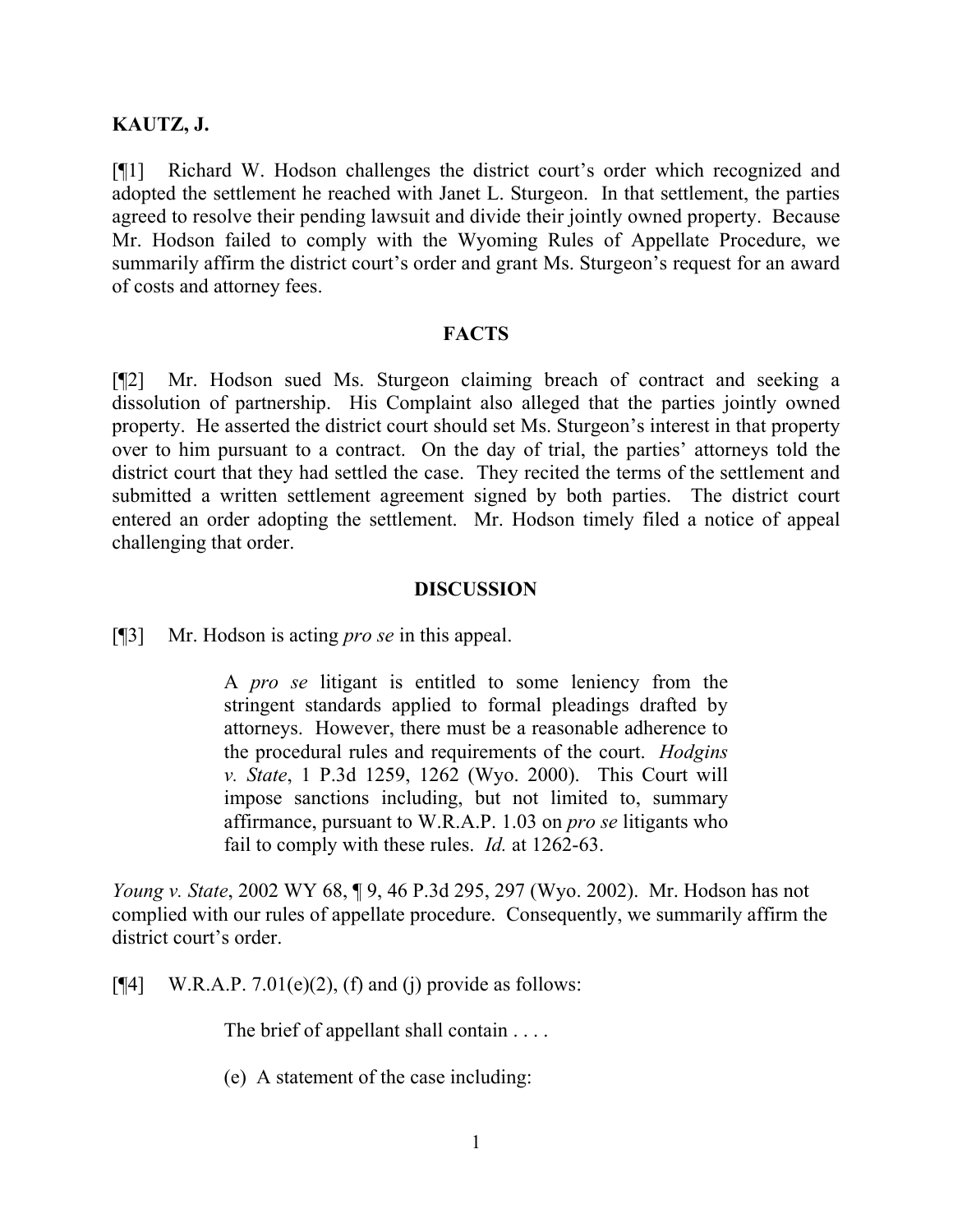(2) A statement of the facts relevant to the issues presented for review with citations to the parts of the designated record on appeal relied on.

(f) An argument … setting forth:

(1) Appellant's contentions with respect to the issues presented and the reasons therefor, with citations to the authorities, statutes and parts of the designated record on appeal relied on; and

(2) For each issue, a concise statement of the applicable standard of review[.]

. . . .

. . . .

(j) An appendix, which shall contain (1) a copy of the judgment or final order appealed from. . . .

W.R.A.P. 3.05(b) states:

Appellant shall, contemporaneously with filing its brief in the appellate court and service of that brief on appellee, file with the clerk of the trial court and serve on all parties and the appellate court clerk a designation for transmission of all parts of the record, without unnecessary duplication, to which appellant intends to direct the appellate court in its brief.

 $[$ [[5] W.R.A.P. 7.01(e)(2) requires that an appellant's brief contain a "statement of the facts relevant to the issues presented for review with citations to the parts of the designated record on appeal relied on." Mr. Hodson's brief does not contain appropriate citations to the record. He did not designate any portion of the record for transmission to this Court as required by W.R.A.P. 3.05(b), but Ms. Sturgeon did see that a record was submitted. Many of the facts asserted in Mr. Hodson's brief go beyond what is found in the record, and appear to entirely ignore the validity of the district court's order adopting the parties' settlement. He attached evidentiary exhibits to his brief which are not part of the designated record. Mr. Hodson's brief does not include the order he is appealing as required by W.R.A.P. 7.01(f).

[¶6] Mr. Hodson's legal argument is nearly impossible to decipher. He appears to